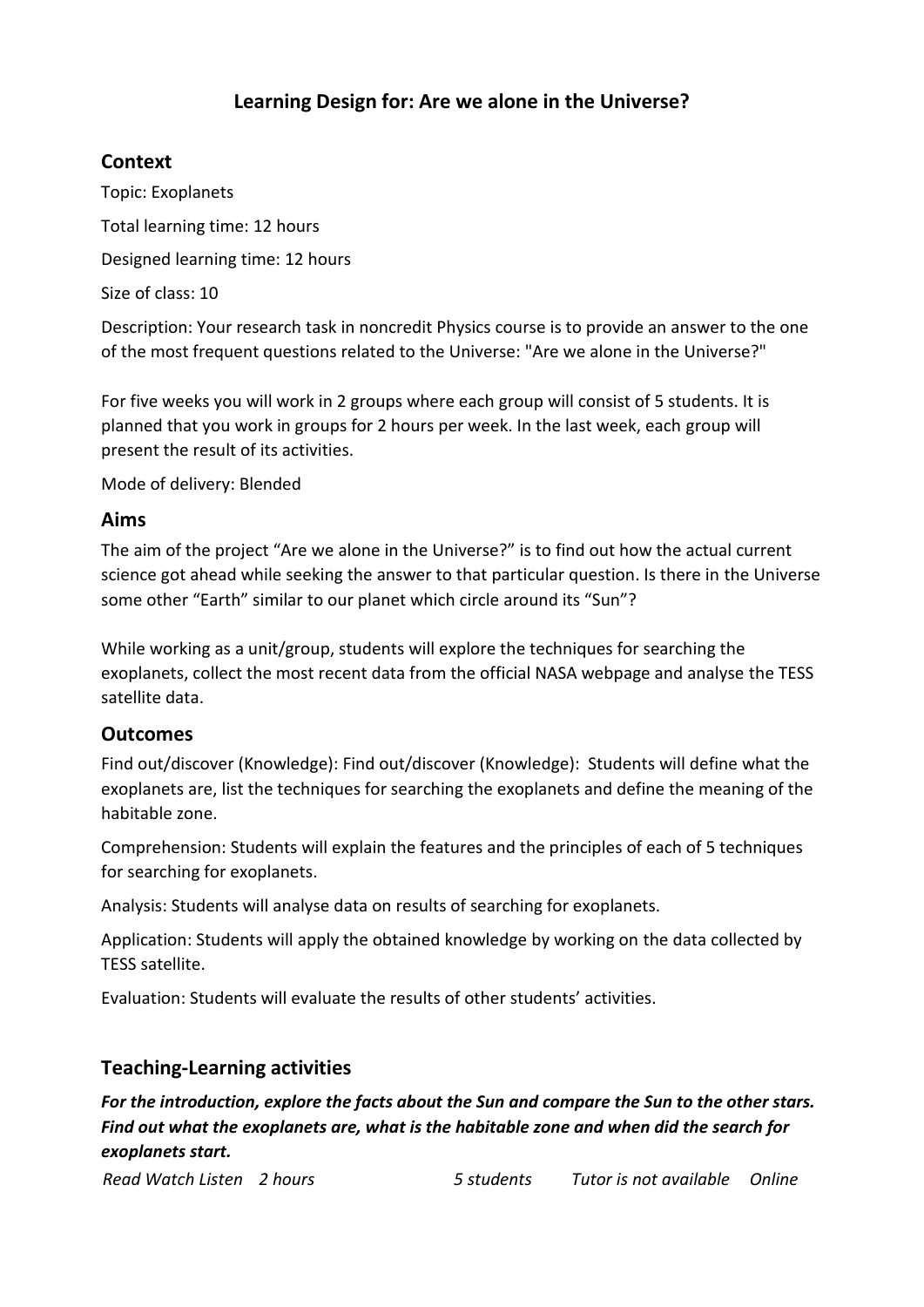Watch the video and write down 10 most interesting facts about the Sun.

Is Sun the special star in the Universe? Compare Sun to the other stars. Explore and research the Herzshprung-Russell diagram.

How many suns are there in the Universe? Do planets circle around these suns?

What is an exoplanet? When did the search for the exoplanets start? Which exoplanets do scientists find interesting?

Watch the edcuational video on the habitable zone.

Answers to many questions during this research are available at NASA website: Exoplanet Exploration

*Linked resources* [Top 10 Amazing facts about the Sun](https://www.youtube.com/watch?v=0WW1HN0iG0M) [Herzshprung-Russell diagram](https://upload.wikimedia.org/wikipedia/commons/1/17/Hertzsprung-Russel_StarData.png) [What is a habitable zone?](https://exoplanets.nasa.gov/resources/1062/qalien-whats-a-habitable-zone/)

[NASA website on exploring the exoplanets](https://exoplanets.nasa.gov/)

### *Investigate the techniques scientists use for searching for exoplanets.*

*Investigate 2 hours 5 students Tutor is not available Online*

Each member of the group should explore one technique and present its features and principles to the other members of the group (by video, description...).

*Linked resources* [5 ways to Find a planet](https://exoplanets.nasa.gov/alien-worlds/ways-to-find-a-planet/)

### *Data on discovered exoplanets*

*Collaborate 2 hours 5 students Tutor is available F2F*

Collaborate within the group and analyse the efficiency of each exoplanet-searching technique.

Show the results by choosing the relevant charts and graphs from the NASA website.

Explore and show the results of the Kepler satellite while discovering exoplanets.

Explore and show the results of the TESS satellite while discovering exoplanets.

Use NASA website so the results are up-to-date.

*Linked resources*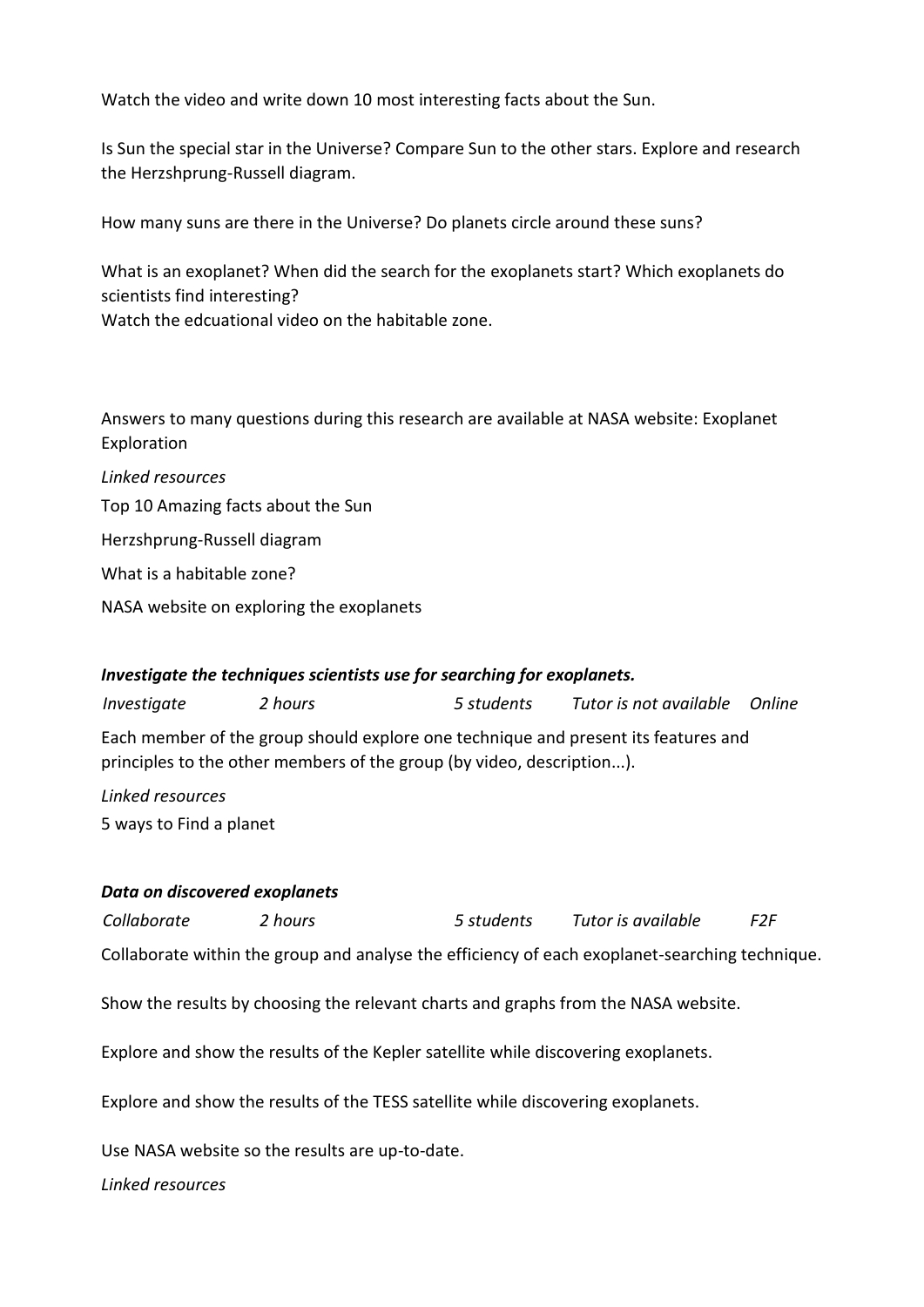[NASA exoplanet archive](https://exoplanetarchive.ipac.caltech.edu/index.html)

| Using the TESS satellite data                                                                                                                                                                   |                                                                                                                     |            |                    |                 |  |  |
|-------------------------------------------------------------------------------------------------------------------------------------------------------------------------------------------------|---------------------------------------------------------------------------------------------------------------------|------------|--------------------|-----------------|--|--|
| Practice                                                                                                                                                                                        | 2 hours                                                                                                             | 5 students | Tutor is available | F2F             |  |  |
| satellite data.                                                                                                                                                                                 | Register at Planet Hunters TESS website and discover the new exoplanet by analysing the TESS<br>Become a volunteer! |            |                    |                 |  |  |
|                                                                                                                                                                                                 | Read the Planet Hunters TESS Tutorial first                                                                         |            |                    |                 |  |  |
|                                                                                                                                                                                                 |                                                                                                                     |            |                    |                 |  |  |
| Linked resources                                                                                                                                                                                |                                                                                                                     |            |                    |                 |  |  |
| zooniverse projects                                                                                                                                                                             |                                                                                                                     |            |                    |                 |  |  |
| <b>Planet Hunter TESS</b>                                                                                                                                                                       |                                                                                                                     |            |                    |                 |  |  |
| How to become a TESS volunteer.                                                                                                                                                                 |                                                                                                                     |            |                    |                 |  |  |
|                                                                                                                                                                                                 |                                                                                                                     |            |                    |                 |  |  |
| <b>Space Careers: Astrobiologist</b>                                                                                                                                                            |                                                                                                                     |            |                    |                 |  |  |
| Read Watch Listen 1 hour                                                                                                                                                                        |                                                                                                                     | 5 students | Tutor is available | F <sub>2F</sub> |  |  |
| Do you want to search for exoplanets and life in space?<br>Find out what is an astrobiologist.<br>Investigate if there are any scientists in the Republic of Croatia who search for exoplanets. |                                                                                                                     |            |                    |                 |  |  |
| Linked resources                                                                                                                                                                                |                                                                                                                     |            |                    |                 |  |  |
| Who is an astrobiologist?                                                                                                                                                                       |                                                                                                                     |            |                    |                 |  |  |
| Interview with Karen Olsson-Francis                                                                                                                                                             |                                                                                                                     |            |                    |                 |  |  |
| Interview with Zita Martins                                                                                                                                                                     |                                                                                                                     |            |                    |                 |  |  |
|                                                                                                                                                                                                 |                                                                                                                     |            |                    |                 |  |  |
| <b>Presentation of the results</b>                                                                                                                                                              |                                                                                                                     |            |                    |                 |  |  |
| Produce                                                                                                                                                                                         | 2 hours                                                                                                             | 5 students | Tutor is available | F <sub>2F</sub> |  |  |
| research.                                                                                                                                                                                       | Each group prepares the PPT presentation and presents the results of its activities and                             |            |                    |                 |  |  |
|                                                                                                                                                                                                 |                                                                                                                     |            |                    |                 |  |  |

### *Discussion*

| <b>Discuss</b>                                                                                | 1 hour | 10 students | Tutor is available | F2F |  |  |
|-----------------------------------------------------------------------------------------------|--------|-------------|--------------------|-----|--|--|
| Students analyse the results of the other group, discuss and compare their own results to the |        |             |                    |     |  |  |
| results of the other group.                                                                   |        |             |                    |     |  |  |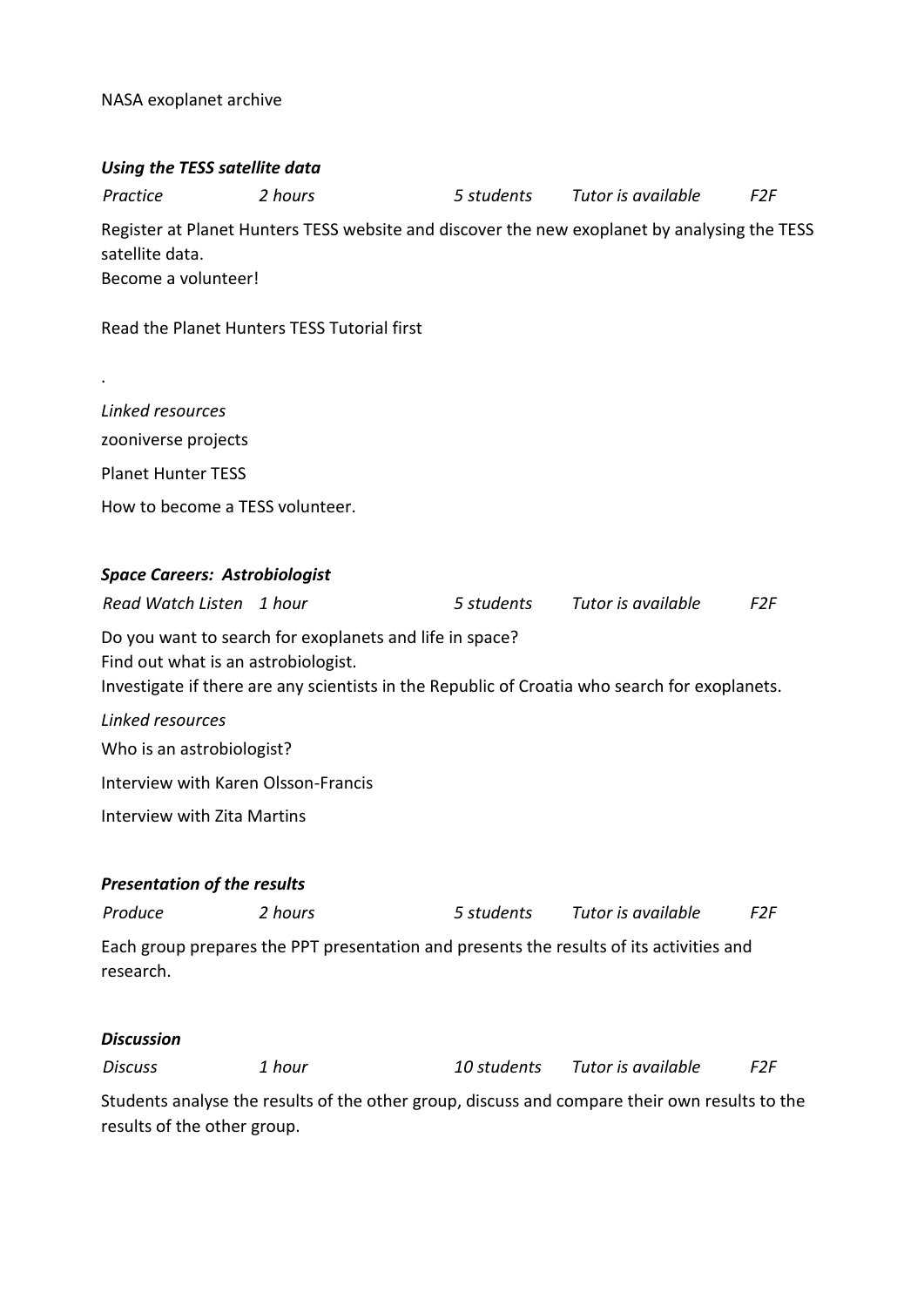# **Representations of the learning experience**



| Learning through |                                   | <b>Minutes</b> | ℅  |
|------------------|-----------------------------------|----------------|----|
|                  | Acquisition (Read, Watch, Listen) | 180            | 25 |
|                  | Investigation                     | 120            | 17 |
|                  | <b>Discussion</b>                 | 60             | 8  |
|                  | Practice                          | 120            | 17 |
|                  | Collaboration                     | 120            | 17 |
|                  | Production                        | 120            | 17 |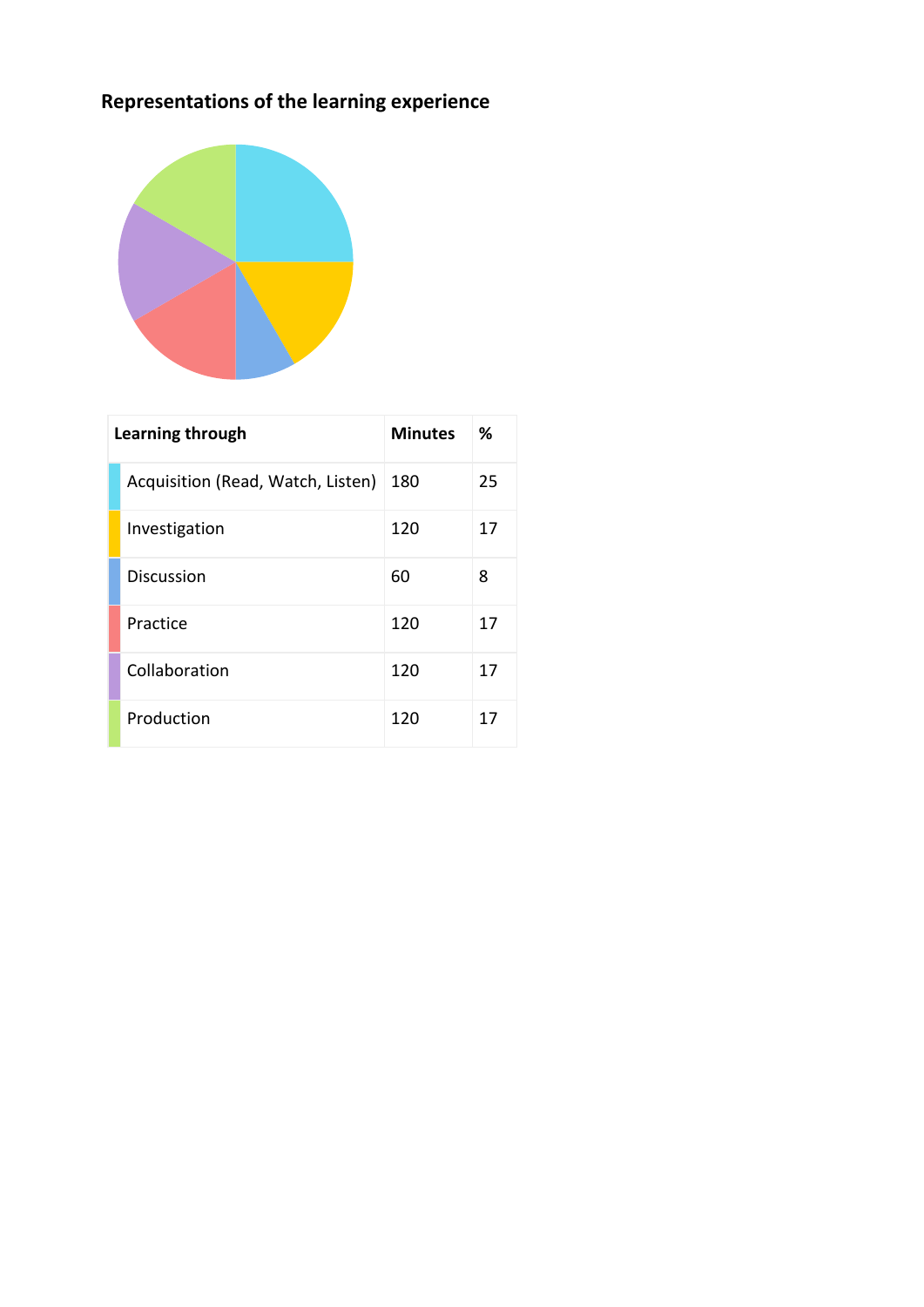|             | <b>Minutes</b> | %  |
|-------------|----------------|----|
| Whole class | 60             | 8  |
| Group       | 660            | 92 |
| Individual  |                |    |



|              | <b>Minutes</b> | ℅  |
|--------------|----------------|----|
| Face to face | 480            | 67 |
| Online       | 240            | 33 |